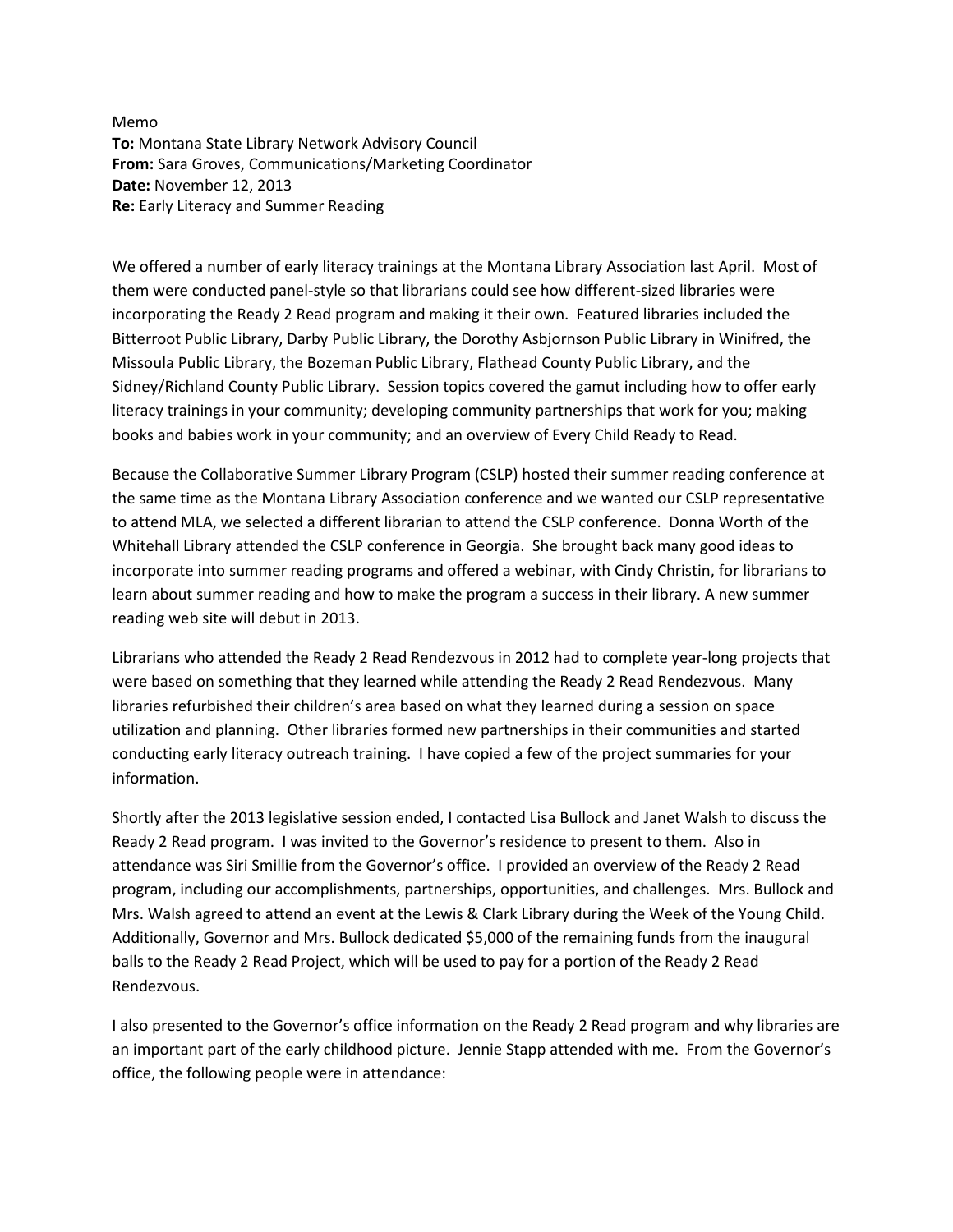- Siri Smillie, Associate Policy Advisor
- Jim Molloy, Senior Policy Advisor, and
- Shannon O'Brien, Education Policy Advisor.

This was a great opportunity for MSL to address the Governor's office about the value of public libraries in informal education settings and how we have a very valuable part to play in the future of early childhood learning in Montana.

I also had the opportunity to present to the Education and Local Government (ELG) interim legislative committee. I highlighted the Ready 2 Read program, giving its history, its benefits, and our goals. Additionally, I highlighted the many ways that libraries contribute significantly to helping in the early childhood community in Montana. Cindy Christin, of the Bozeman Public Library, also submitted testimony.

The Montana State Library was also asked to be a partner on Montana's Early Learning Challenge Grant, along with the Governor's office, the Office of Public Instruction, the Department of Public Health and Human Services and the Commissioner of Higher Education. This grant will potentially bring \$37.5 million to Montana to address needs in early childhood development and education. The State Library's portion would cover part of an early literacy position at MSL. As far as I can tell, the Montana State Library is the only library in the country to be recognized as a funded partner in this grant. The grant will be awarded mid-December 2013.

We also planned a great Ready 2 Read Rendezvous conference. We had received funding from the NAC to pay for a portion of the Rendezvous. Additional funding was received from Governor Steve and Lisa Bullock and the First Interstate BancSystem Foundation.

We had lined up Saroj Ghoting, who is one of the nation's leading early literacy experts and one of the main developers of the American Library Association's Every Child Ready to Read program (on which MSL's Ready 2 Read program is based), to come and give a day-long session on multi-age storytimes and incorporating the ECRR messaging into storytimes for parents to hear. We had also lined up speakers who were going to focus on block play and another speaker who was going to focus on getting librarians out into the community to partner with various organizations who are involved in early childhood development.

We had a record number of applicants. Over 50 individuals representing 40 different libraries planned to attend the Ready 2 Read conference, including representatives from each of Montana's tribes (a first). I received word that representatives from OPI, DPHHS, and the Governor's office would also attend.

However, four days before the conference was to begin, we had to cancel the Rendezvous because of the government shutdown. Some cancellation fees were incurred, cutting into our budget for a rescheduled Rendezvous, leaving me unsure if we should try to reschedule or just let it go for a year. However, after conducting a survey of libraries and other representatives who had planned to attend the October 2013 Rendezvous, 95% of survey respondents wanted the Rendezvous rescheduled. It also made me aware of just how important it is to the most rural libraries to pay for hotel and travel costs